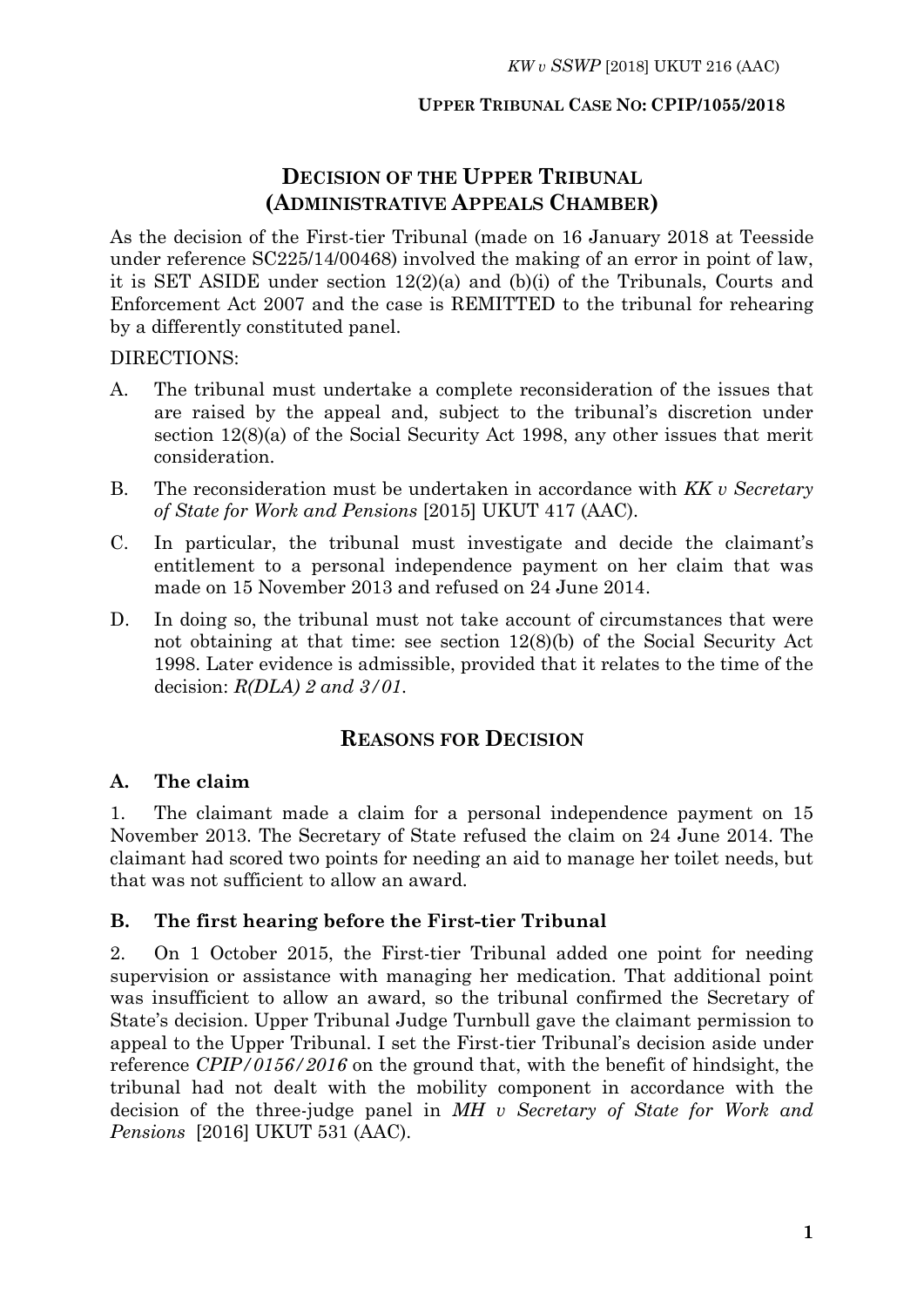### **C. The second hearing before the First-tier Tribunal**

3. The claimant's appeal was reheard by the First-tier Tribunal on 16 January 2018, when the tribunal came to the same conclusion as the 2015 tribunal. The claimant's representative applied to that tribunal for permission to appeal to the Upper Tribunal. In summary, her grounds for appeal were:

- The tribunal had not shown whether it considered Activity 3(c), which arose in view of the claimant's history of self-harm.
- The tribunal failed to mention the evidence from the documentation relating to an employment and support allowance appeal.
- The tribunal had not dealt with the claimant's ability to plan and follow a journey.

### **D. The First-tier Tribunal's refusal of permission to appeal**

4. Tribunal Judge Moss refused permission. These are his reasons:

The tribunal has provided sufficient reasons to explain why [it] came to the conclusions it did.

Entitlement to personal independence payment is based upon somebody meeting the PIP criteria. An assessment is carried out in accordance with the PIP descriptors. Entitlement to ESA is based upon the ESA criteria. An assessment is carried out in accordance with the ESA descriptors. They are not the same. They are differently worded. There is a fundamental difference between the two. The point was reaffirmed in the case of *LS v SSWP (PIP)* [2016] UKUT 573 (AAC).

"It appears to me that a FTT has to assess whether the claimant meets any of the criteria set out in the different descriptors under Activity 9 and that they did not have to consider the criteria under the ESA descriptors of coping with social engagement which are differently worded to the PIP ones." Para 25.

There is no legal reason why this principle should not apply to all the PIP criteria.

The application for permission to appeal is based upon the ESA criteria. This is a fundamental error of law. The decision concerns entitlement to PIP based on the PIP criteria and not the ESA criteria or law.

Parliament has created two completely separate assessment criteria. That is a matter for Parliament. It is not a matter for the courts to undermine that.

Further, although the ESA decision may be legally binding any facts or evidence upon which it was based do not and cannot bind the tribunal. The tribunal is legally obliged to consider the evidence to make its own findings of fact. It is perfectly entitled to come to conclusions which are fundamentally inconsistent with those found by the Secretary of State to award ESA. As appears to be the case here.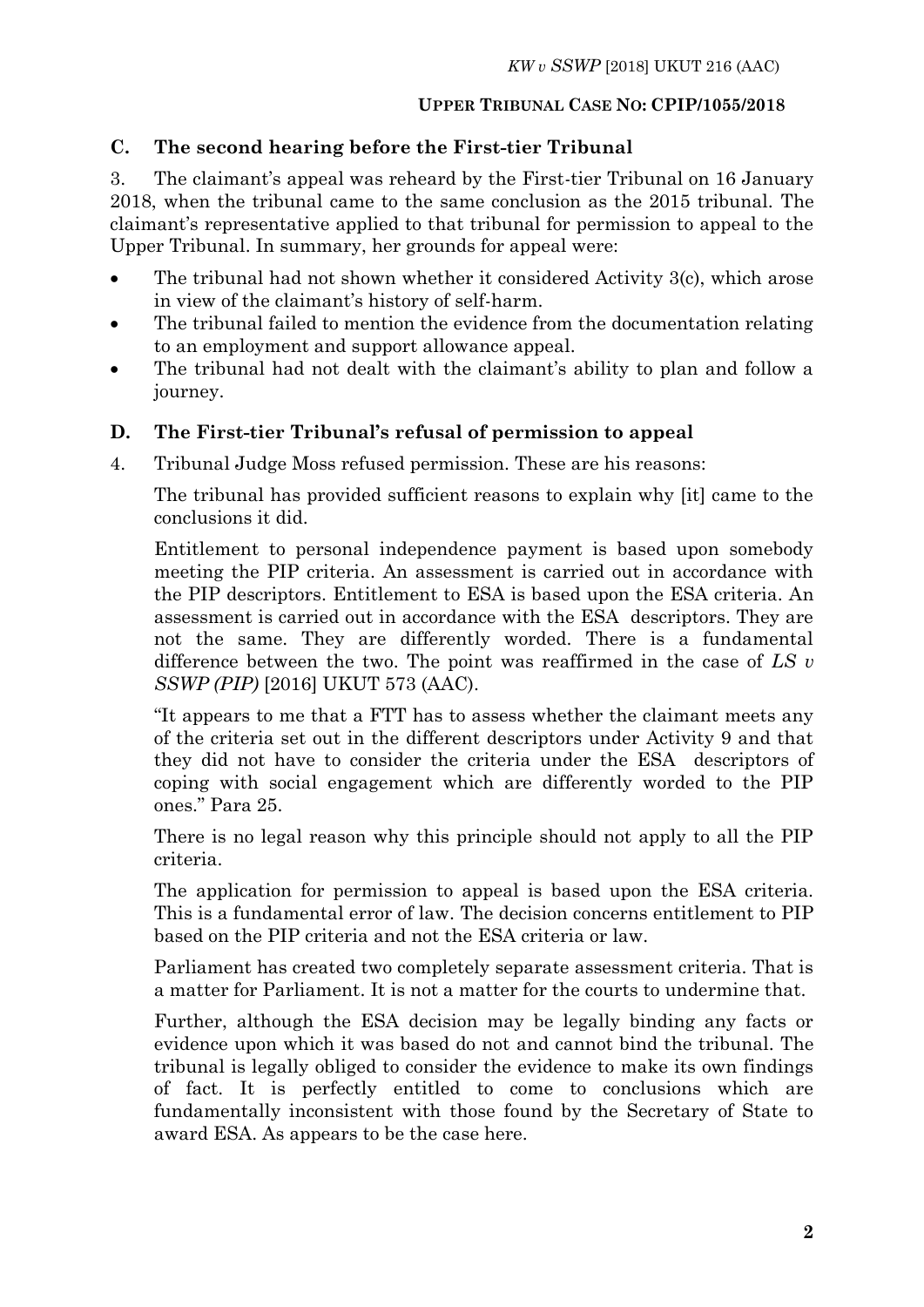It is perfectly clear from the statement of reasons the tribunal has reached a fundamentally different view of the appellant's limitations. There is clearly a conflict between the approach taken by the Secretary of State on ESA and PIP. By requiring the tribunal to consider ESA evidence on a PIP appeal (and vice versa) it puts at risk that award.

Evidence used to award an award is not superior to or more credible [than] evidence used to refused it.

If the ESA evidence has any relevance to the PIP criteria then equally the PIP evidence would have relevance to making or continuing with the ESA award.

The tribunal quire correctly made its decision upon PIP criteria.

Consequently permission to appeal is refused.

Judge Moss had not presided at the hearing of the appeal. His comments were not, and were not presented as, the tribunal's reasons; there is nothing to suggest that the tribunal agreed with them. I will, though, deal with them in order to prevent his reasoning taking hold among the judges of the First-tier Tribunal.

# **E. The appeal in the Upper Tribunal**

5. The Secretary of State's representative has supported the appeal on the ground that the tribunal did not explain what it made of the evidence relating to the claimant's entitlement to an employment and support allowance. I accept that argument.

6. The claimant's representative had provided a decision notice from a Firsttier Tribunal sitting on 5 November 2013, allowing an appeal against an employment and support allowance decision made on 14 September 2012. The tribunal had found that the claimant had limited capability for work on the basis of Activities 15c (unable to get a an unfamiliar place alone), 16c (cannot engage socially for the majority of the time) and 17c (occasional uncontrollable episodes of aggressive or disinhibited behaviour). As usual with a decision notice, it did not contain any detailed findings of fact or reasons.

7. The representative had also provided a healthcare professional's employment and support allowance report from 19 August 2016. It contained a record of what the claimant had told the nurse, together with the nurse's clinical findings and observations. The nurse's opinion was that the claimant had limited capacity for both work and work-related activity.

8. This evidence was supported by a submission from the representative that cited what Upper Tribunal Judge Hemingway said in *LC v Secretary of State for Work and Pensions* [2015] UKUT 32 (AAC). That was a disability living allowance case; another tribunal had heard an employment and support allowance appeal and its decision had been put in evidence. The decisions under appeal had both been made on the same day. This is the judge's analysis:

32. Mr Whitaker [the Secretary of State's representative], in his submission to the Upper Tribunal, acknowledges that 'The ESA decision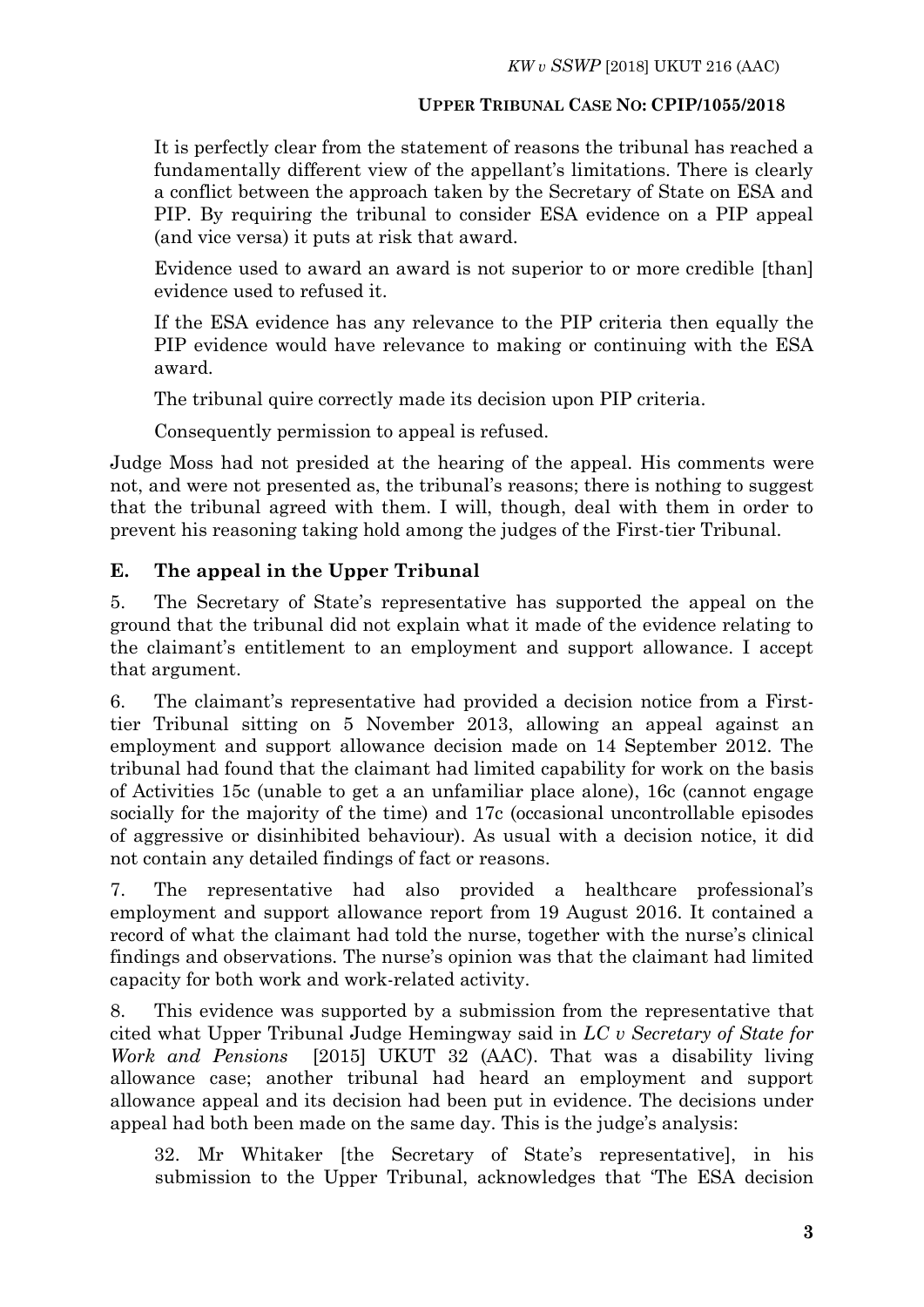certainly points towards conditions which could give rise to an award of the lower rate mobility component, and would also indicate that perhaps the ESA report was to be treated with some caution'. However, he goes on to argue that the F-tT did not err in law because this was a situation of two separate tribunals conducting two separate hearings with different evidence presented to them. He says the fact that two tribunals came to very different conclusions does not mean that either has erred in any way.

33. I have given careful consideration to Mr Whitaker's careful submission. Certainly I would accept that the F-tT hearing the disability living allowance appeal was not bound in any way by the decision of the ESA tribunal. I accept that entitlement to different benefits based on different statutory tests was in issue. I accept that there was no obligation upon the F-tT to follow any of the ESA tribunal's reasoning and, indeed, there was very little evidence contained within the decision notice about what the ESA tribunal's reasoning was. In this context it is perhaps unlikely that the ESA tribunal produced a statement of reasons for decision unless that was requested by the respondent and there is no indication that it was. Even if it had been then, of course, it would not have been produced within sufficient time for it to have been available to this F-tT.

34. Having said all of the above, the decision notice issued by the ESA tribunal was, at the least, an indication that that tribunal had found, after consideration of the appeal and whatever evidence was before it, that the appellant was, as at the same date this F-tT was concerned with, unable to get to a specified place with which she is familiar without being accompanied. Whilst it does not necessarily follow that such a conclusion would lead to satisfaction of the statutory test for lower rate mobility I would take the view that it certainly suggests it might be. There is, it seems to me, a considerable interrelationship between the two statutory tests. So, potentially, the award made by the ESA tribunal was a matter of some significance. It merited the paying of some attention to it by the F-tT. Had the F-tT not effectively overlooked the award, which is what it appears to have done given the absence of any mention of it at all, it might have (I do not say it would have) taken a different view regarding her credibility. It might have asked her some questions about the ESA tribunal's decision and, in particular, whether she had attended an oral hearing and had given oral evidence to that tribunal. It might have enquired as to whether there was some documentary evidence before the ESA tribunal which was not before it. It might have considered adjourning in order to ascertain what documentary evidence had been before the ESA tribunal in case it impacted upon the issues it had to decide with respect to lower rate mobility. It might have been more cautious about rejecting the entirety of the claims made by the appellant given the knowledge that the ESA tribunal had resolved at least some matters of significance, in the context of that particular benefit, in her favour.

35. In light of all the above and, in particular, in light of the relationship between the sorts of factors that might give entitlement to lower rate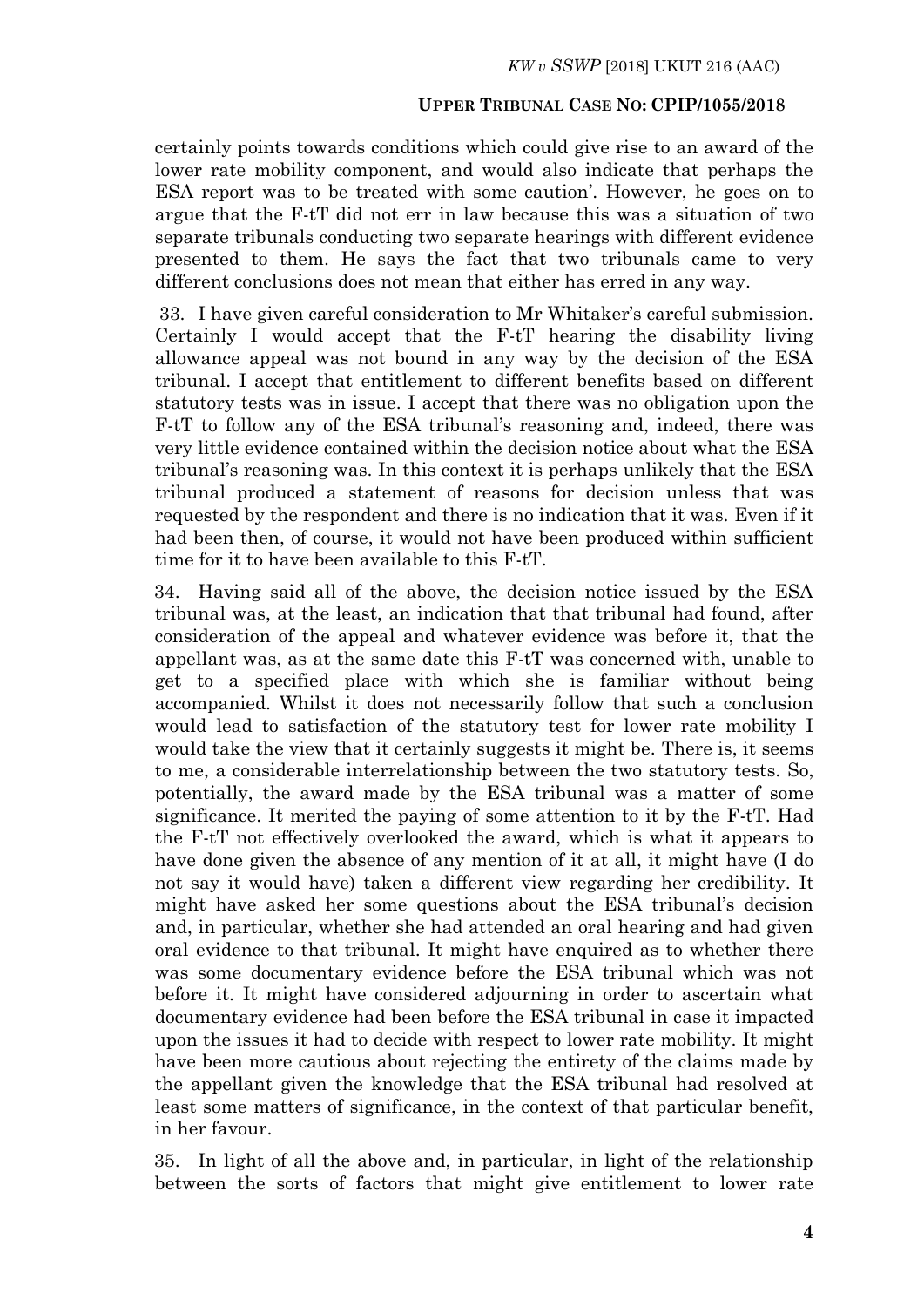mobility and the sorts of factors that might give entitlement to 9 points under descriptor 15(b) I conclude that the F-tT was obliged to consider the decision of the ESA tribunal as recorded in the decision notice and address it in some way. It would have been open to it to have gone on to make the decision it did make so long as it properly took that decision into account. However, it did not appear to take it into account at all. That does, to my mind, constitute an error of law. This is because the F-tT has failed to consider a relevant matter. I cannot say that the error is immaterial in the sense that the F-tT would inevitably have reached the same conclusion had it taken account of the ESA tribunal's decision. It might have adjusted its approach in the various ways I have suggested above and that might, though I do not by any means say it would, have led to a different outcome. In light of the above, therefore, I conclude that the F-tT's decision although in many respects an admirably straightforward one, must be set aside.

9. For completeness, this is what Judge Green wrote in *LS v Secretary of State for Work and Pensions* [2016] UKUT 573 (AAC), the personal independence payment case which Judge Moss cited:

25. … It appears to me that a FTT has to assess whether the claimant meets any of the criteria set out in the different descriptors under Activity 9 and that they did not have to consider the criteria under the ESA descriptors of coping with social engagement which are differently worded to the PIP ones.

That remark was made in rebuttal of an argument that the interpretation of some of the personal independence payment descriptors should be aligned with that of similar employment and support allowance descriptors. So the issue was the proper interpretation of the legislation and the use of language from employment and support allowance in support of an argument for a particular reading of the personal independence payment language.

10. It is important to distinguish (a) precedent, (b) evidence, (c) argument, (d) the proper role of the First-tier Tribunal, and (e) the tribunal's written reasons. Unfortunately, Judge Moss has rather muddled those aspects of decision-making. I will take them in turn.

11. I begin with *precedent*. Personal independence payment and employment and support allowance are separate benefits with different conditions of entitlement. There is no question of decisions on one benefit binding a First-tier Tribunal in respect of the other benefit. Nor is there is any question of findings of fact on one benefit binding a First-tier Tribunal in respect of the other benefit, even if the evidence is identical. But that does not mean that *evidence* given in respect of one benefit may not be relevant to another. The fact that the benefits are separate and the conditions of entitlement different does not permit a tribunal to refuse to consider evidence that has been gathered in the context of the other benefit. Nor is there anything to prevent a claimant or representative presenting an *argument* on one benefit based on an analysis of an award of the other, as Judge Hemingway explained. If they do, the tribunal cannot simply ignore the argument; it has to assess it for what it is worth. The *proper role for*